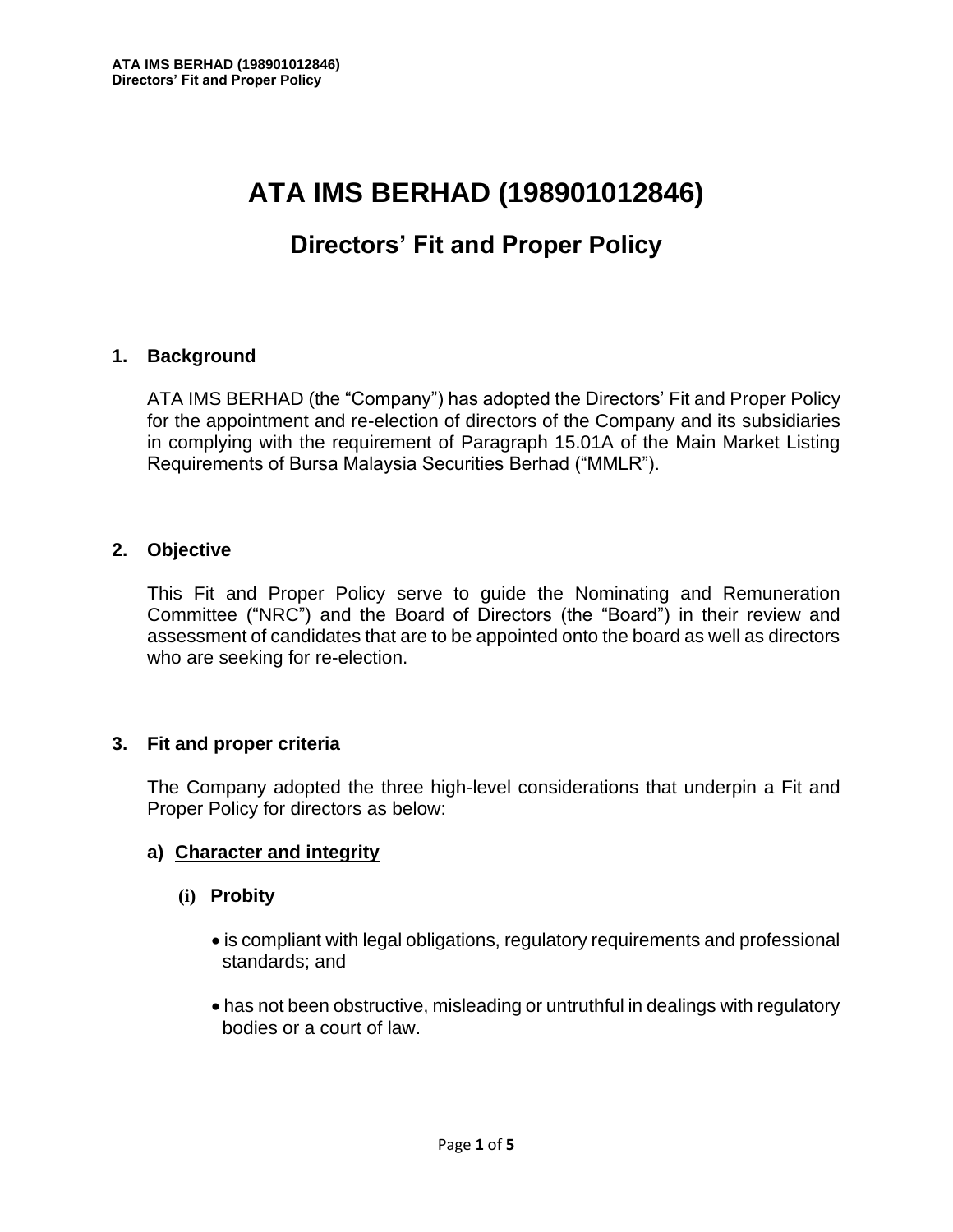#### **(ii) Personal integrity**

- has not perpetrated or participated in any business practices which are deceitful, oppressive, improper (whether unlawful or not), or which otherwise reflect discredit on his professional conduct;
- service contract (i.e. in the capacity of management or Director) had not been terminated in the past due to concerns on personal integrity;
- has not abused other positions (i.e. political appointment) to facilitate government relations for the company in a manner that contravenes the principles of good governance;
- possess the aptitude or experience to understand fully the legal responsibilities and duties of a director of a public listed company and the governance processes of a public listed company;
- have demonstrated notable achievements in board and electronics manufacturing industry, business venture, professional practices, education or public service;
- possess knowledge, skills and experience to complement and strengthen the knowledge, skills and experience possessed by existing members of the Board to discharge its duties and responsibilities effectively and efficiently;
- possess personal qualities to be able to make a substantial active contribution to Board deliberations, including intelligence and wisdom, selfassuredness, interpersonal and communication skills, courage and inquisitiveness;
- have the highest ethical standards, a strong sense of professionalism and intense dedication to serving the interests of the stakeholders; and
- has high level of integrity and adverse to bribery and corruption.

# **(iii) Financial integrity**

- manages personal debts or financial affairs satisfactorily; and
- demonstrates ability to fulfil personal financial obligations as and when they fall due.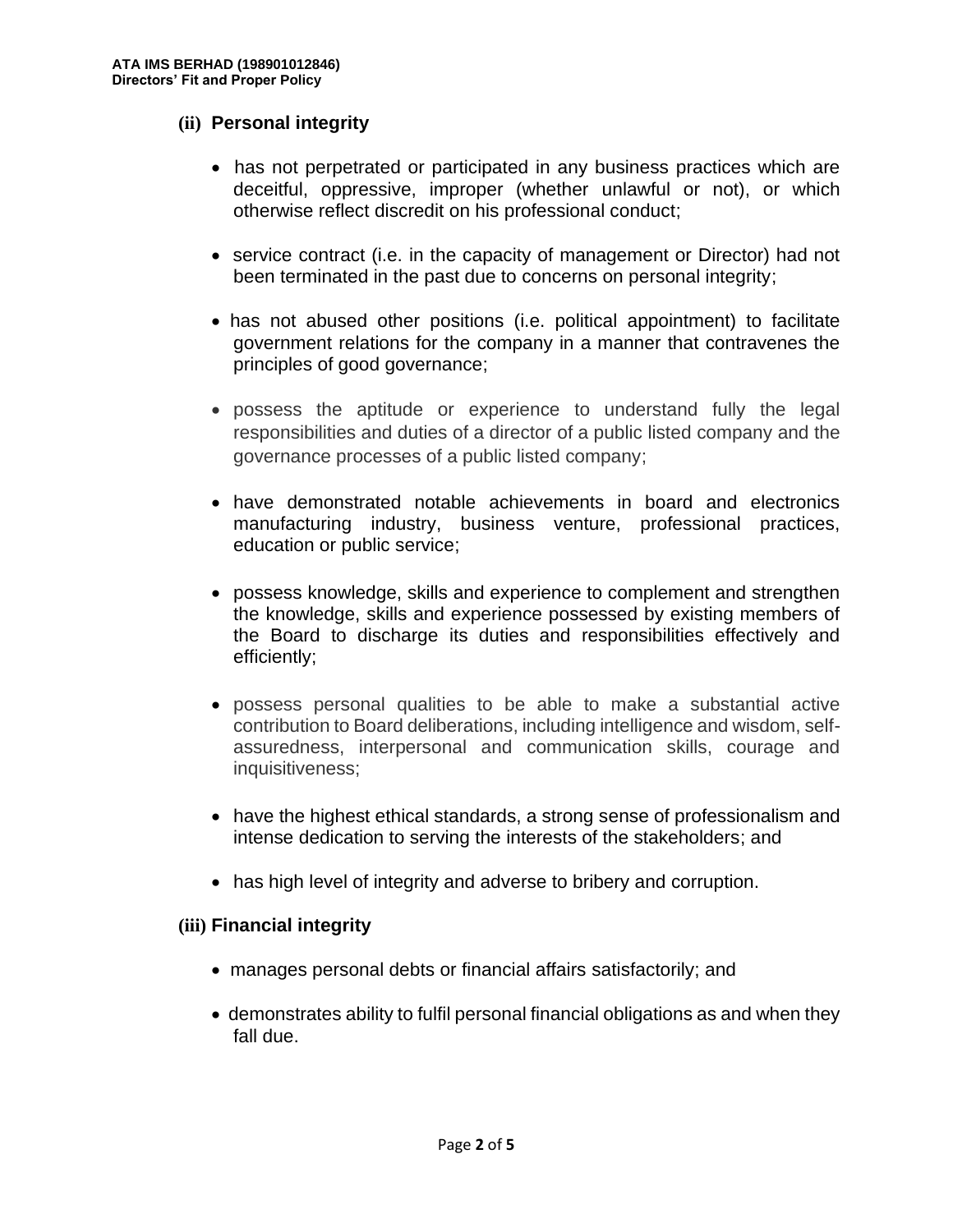# **(iv) Reputation**

- is of good repute in the financial and business community;
- has not been the subject of civil or criminal proceedings or enforcement action, in managing or governing an entity for the past 10 years; and
- has not been substantially involved in the management of a business or company which has failed, where that failure has been occasioned in part by deficiencies in that management.

# **b) Experience and competence**

# **(i) Qualifications, training and skills**

- possesses education qualification that is relevant to the skill set that the Director is earmarked to bring to bear onto the boardroom (i.e. a match to the board skill set matrix);
- has a considerable understanding on the business and workings of a corporation;
- possesses general management skills as well as understanding of corporate governance and sustainability issues;
- keeps knowledge current based on continuous professional development; and
- possesses leadership capabilities and a high level of emotional intelligence.

# **(ii) Relevant experience and expertise**

- Possesses relevant experience and expertise with due consideration given to past length of service, nature and size of business, responsibilities held, number of subordinates as well as reporting lines and delegated authorities;
- In particular, individuals who are nominated and selected by the Board to be a director should include, at a minimum:
	- a current senior executive within the Group with at least 15 years experiences in electronics manufacturing industry;
	- a past or current partner/senior executive in recognised professional accounting/ consulting/advisory/legal firm or entity;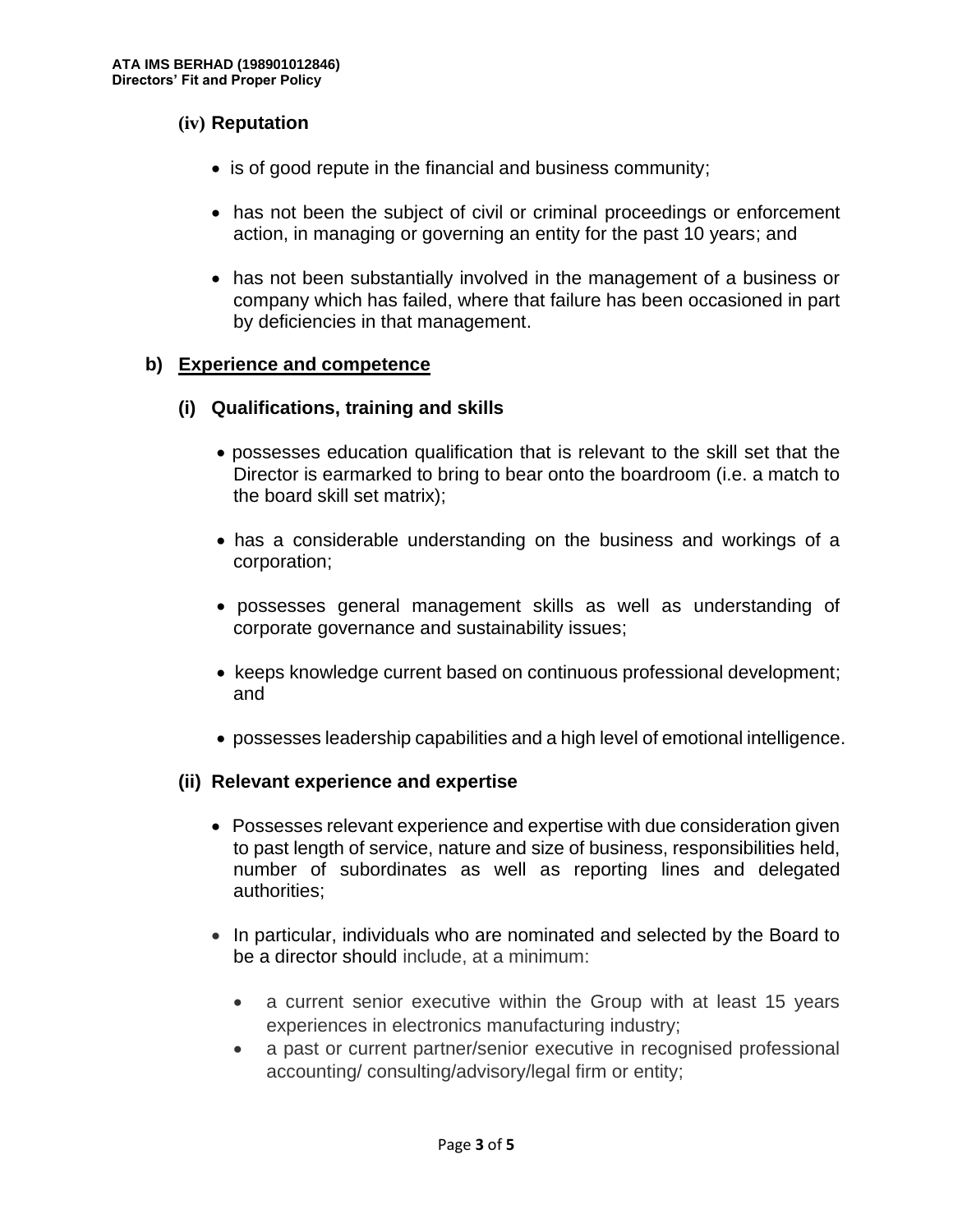- a past or current senior executive in a public company or recognized privately held entity;
- a past or current senior government servant; or
- a past or current senior executive at a prominent educational institution or senior faculty position in an area of study important or relevant to the Company.

# **(iii) Relevant past performance or track record**

- had a career of occupying a high-level position in a comparable organisation, and was accountable for driving or leading the organisation's governance, business performance or operations; and
- possesses commendable past performance record as gathered from the results of the board effectiveness evaluation.

# **c) Time and commitment**

# **(i) Ability to discharge role having regard to other commitments**

 • able to devote time as a board member, having factored other outside obligations including concurrent board positions held by the Director across listed issuers and non-listed entities (including not-for-profit organisations).

# **(ii) Participation and contribution in the board or track record**

- demonstrates willingness to participate actively in board activities;
- demonstrates willingness to devote time and effort to understand the businesses and exemplifies readiness to participate in events outside the boardroom;
- manifests passion in the vocation of a Director;
- exhibits ability to articulate views independently, objectively and constructively; and
- exhibits open mindedness to the views of others and ability to make considered judgment after hearing the views of others.